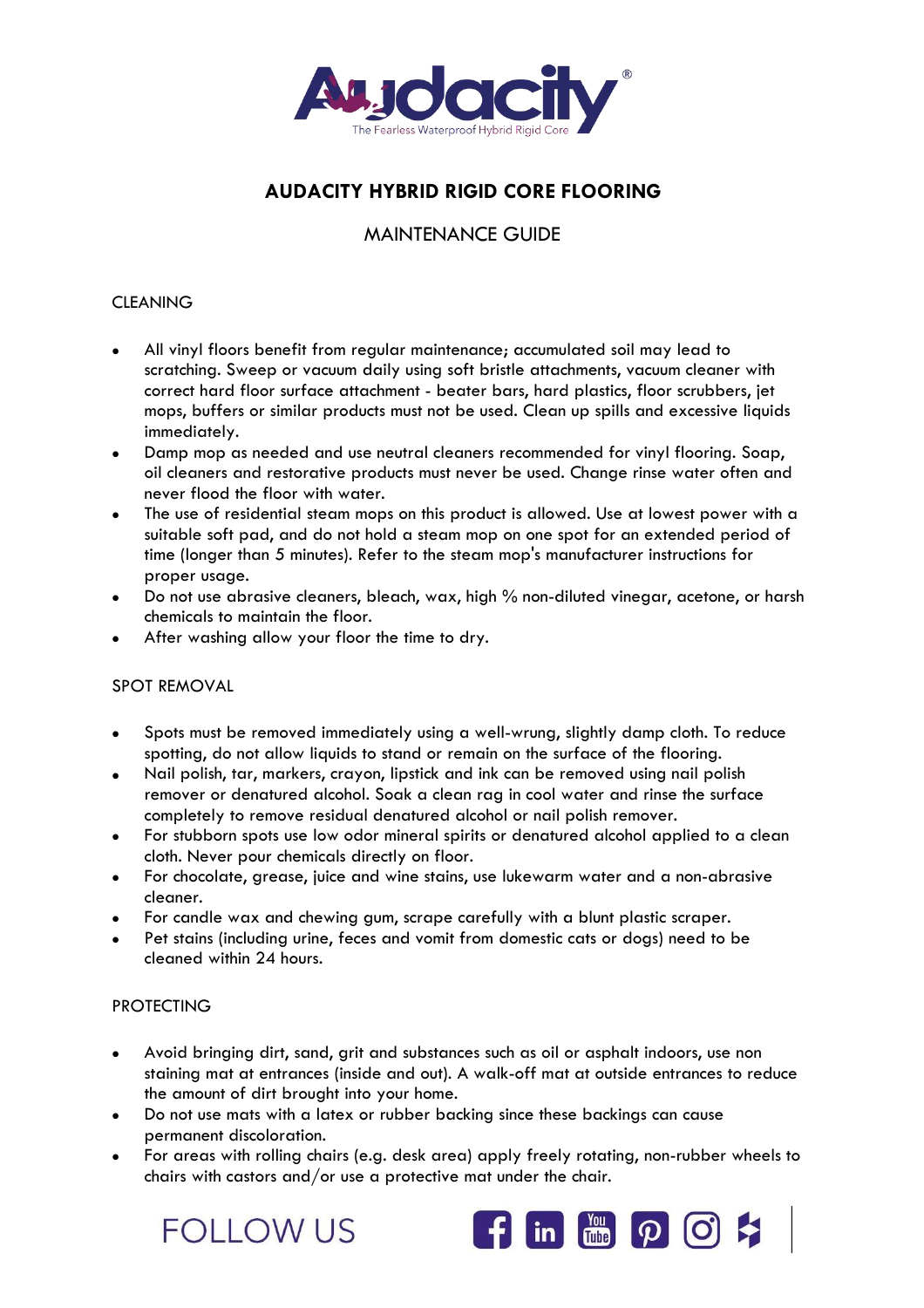

- Do not allow cigarettes, matches or other very hot items to get in contact with the floor as this may cause permanent damage.
- Do not drag or slide heavy objects across the floor. When moving appliances or heavy furniture it is always wise to lay a plywood panel, or similar, on your floor and "walk" the item across it. This protects your floor from scuffing, gouging and tears.
- Use proper floor protection devices such as non-staining felt protectors and furniture cups under. Felt pads should be timely maintained. Do not use colored floor protectors.
- Please bear in mind that pets with sharp nails can leave deep scratches on the floor, keep pet nails trimmed to minimize scratches.

### FLOORING REPAIR INSTRUCTIONS

A damaged board in the middle of the floor doesn't require disassembling the whole floor. You can fix it by cutting that single damaged board out and replacing it with a new one.

Things you'll need: pencil, straightedge, plunge saw, cutting blade for soft surfaces, chisel, utility blade/concave knife, premium vinyl adhesive (a high-grab high-shear hard-setting adhesive), weights (approximately 90lbs / 40kg).

Instructions:

1. Mark damaged board 1-1/2" / 3.81cm from ends and sides. Drill 3/16" / 4.76mm holes in corners and at relief cuts.



2. Using a concave knife /a utility blade knife / a saw (set saw depth to board thickness) cut along lines and remove center section. Make relief cuts using drilled holes as visible stop.

**Pro tip:** Warming the product with a heat gun will help when using a utility knife.

- 3. Carefully lift and pull center length cut first, then work into corners to remove end pieces last.
- 4. Vacuum the area from any debris and dust.
- 5. Using a small plane / concave knife /a utility blade knife / a saw, prepare replacement board by removing bottom of groove on both the short and long sides (see drawing below).



6. Apply a thin bead of glue to the edges ofthe remaining planks on the floor surrounding the plank being replaced.

FOLLOW US